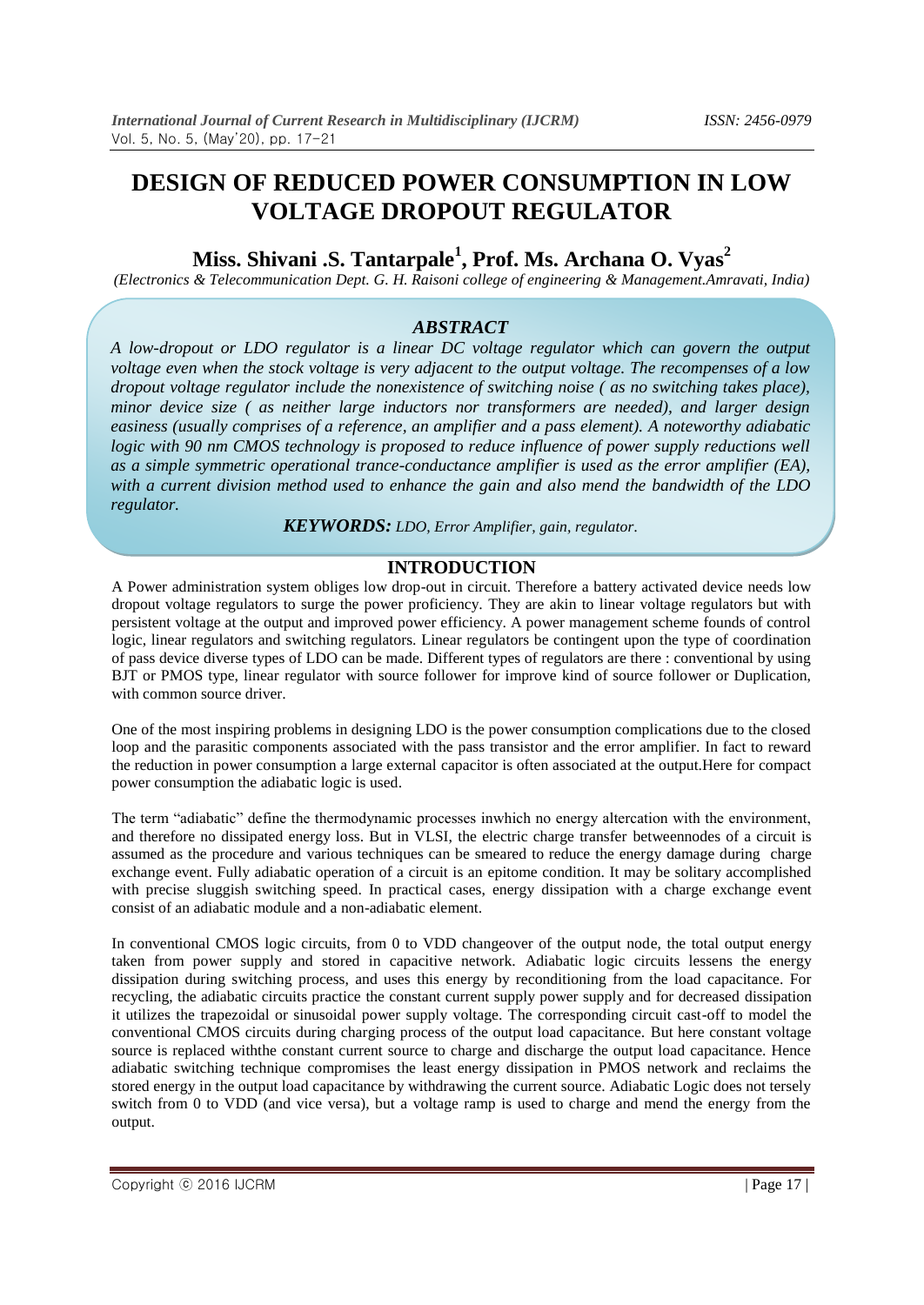#### *DESIGN OF REDUCED POWER CONSUMPTION IN LOW VOLTAGE DROPOUT REGULATOR*

Adiabatic circuits are reduced powercircuits which use "reversible logic" to preserve energy. The LDO Voltage regulator with a 200mV dropout in 90 nm CMOS technology with a load current of 1.5mA is proposed to be simulated in the attendance of 1pF load on chip.

Hence,for getting the desired grades we have to grind on the following modules.

#### **DESIGN OF ERROR AMPLIFIER**

An **error amplifier** is most usually stumble upon in feedback unidirectional voltage switch circuits where the sampled output voltage of the circuit under control is fed back and compared to a stable reference voltage. Any difference between the two generates a compensating error voltage which have a tendency to move the output voltage near the design specification.



Fig.1 Error Amplifier

The gain of the EA (AEAO*)* is as follows:  $AEAO = gm2 \times A \times (ro7||ro9)$  $\approx$  *g*m2  $\times$  *A* $\times$ *r*O9  $=(2Id2/\text{Vov2})\times A \times (1/\lambda 9 \times A \times Id2)$  $= 2/(Vov2 \times \lambda 9)$ 

The gain of the modified EA(*A*EAM*)* is boosted by a factor of 1/*B* as follows:

*A*EAM ≈*g*m2 ×*A*×*r*O9  $= 2Id2/Vov2 \times A \times (1/\lambda9 \times A \times B \times Id2)$ =*A*EAO / B.

#### **TRANSCONDUCTANCE AMPLIFIER**

The transconductance amplifier or functioning transconductance amplifier (OTA) is an amplifier whose distinction input voltage yields an output current. Thus, it is a voltage controlled current source (VCCS). There is mostly an added input for a current to switch the amplifier's transconductance. The OTA is analogous to a standard operational amplifier in that it has a improved impedancedifferential input stage and that it may be used with negative feedback.



Fig.2 Schematic symbol for the OTA

Like the standard operational amplifier, it has both inverting (−) and non-inverting (+) inputs; power supply lines (V+and V−); and a single output. Unlike the traditional op-amp, it has both additional biasing inputs, Iabc and Ibias.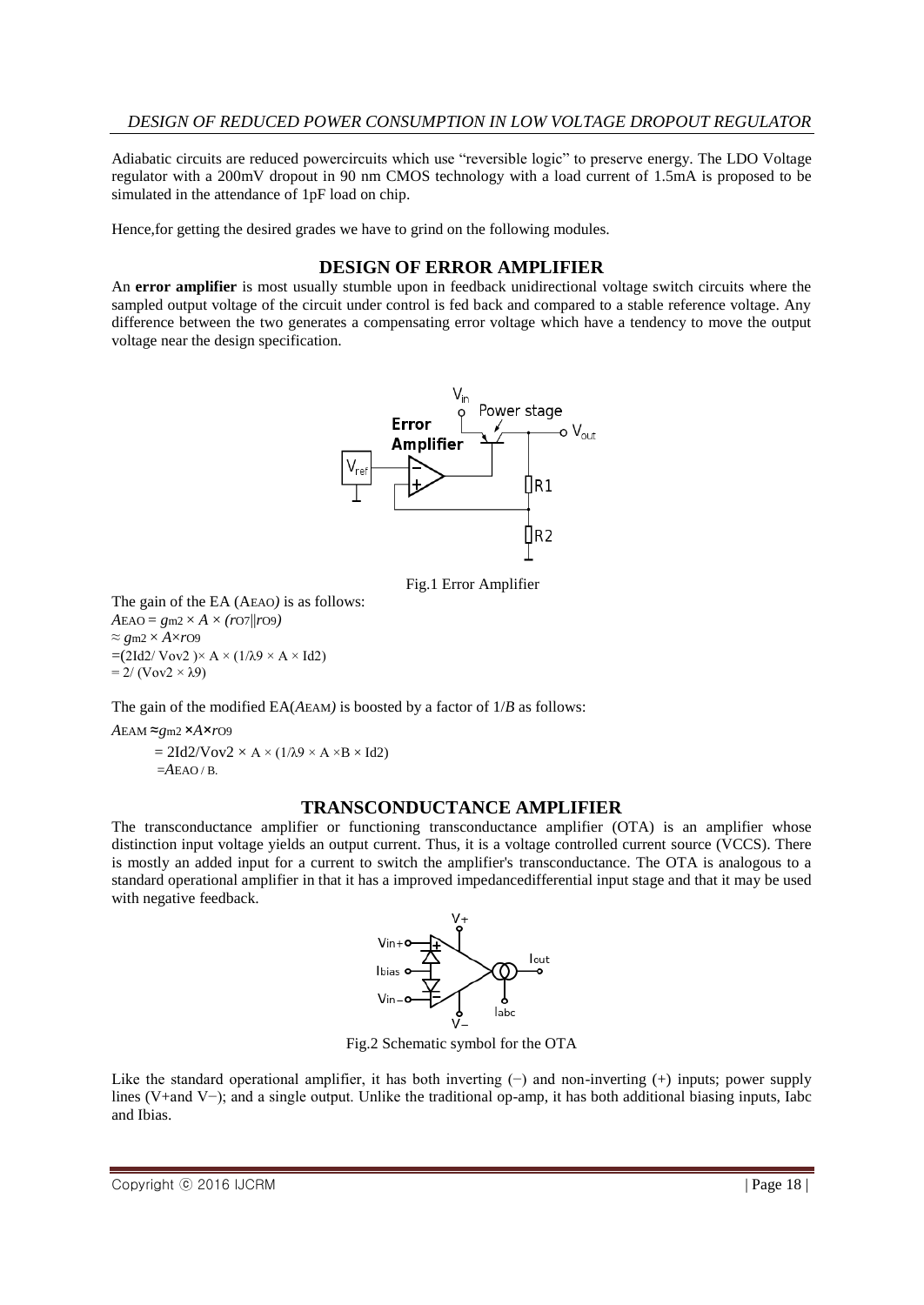### **LOW VOLTAGE DROPOUT REGULATOR**

A **low-dropout** or **LDO** regulator is a DC linear voltage regulator which can legalize the output voltage even when the supply voltage is very near to the output voltage [1]. The benefits of a low dropout voltage regulator over other DC to DC regulators include the nonappearance of switching noise (as no switching takes place), smaller device dimensions (as neither bulky inductors nor transformers are needed), and better design simplicity (usually contains of a reference, an amplifier, and a pass element). A important disadvantage is that, unlike switching regulators, linear DC regulators must dissipate power across the regulation device in order to regulate the output voltage.

And this disadvantage we are going toastounded by using the adiabatic logic.



Fig.3 Block Diagram of conventional LDO regulator

#### **THE PROPOSED WORK**

In the current strategy the researchers has focused mainly on realizing greater current efficiency, but did not emphasis on the power efficiency factor of the circuit. This will lessen the efficiency of the system by overshadowing greater power. More power consumption will prime to less performance of the system which will reduce the current competence due to damages in the system below extensive running situations.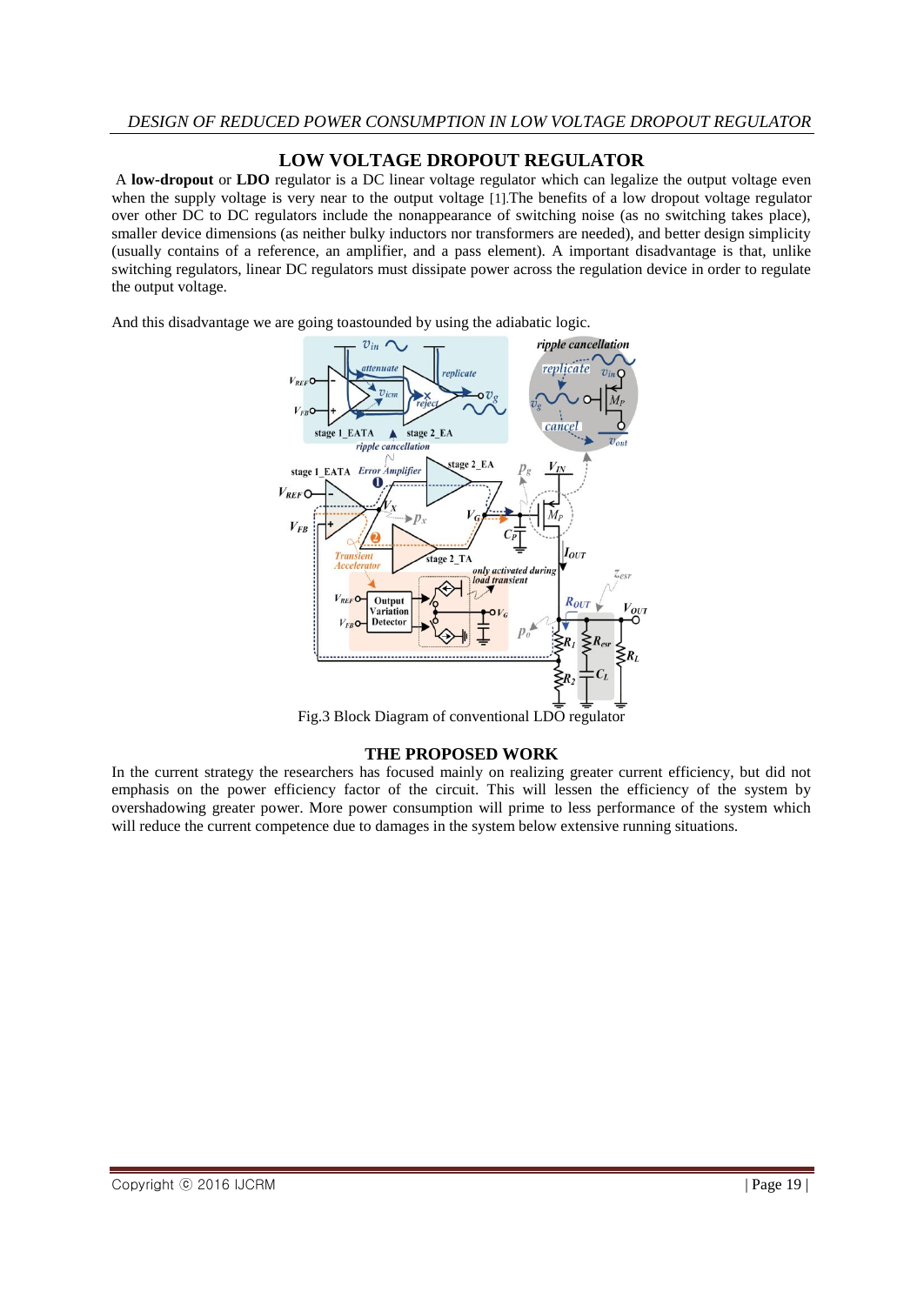

Fig.4 Schematic of proposed LDO regulator with adiabatic logic

To reduce the impact of power depletion on the system we acquaint with an adiabatic logic design for the system which will lessen the power consumption by half and thereby permitting the circuit to run for a advanced duration and increased the overall efficiency of the system. The adiabatic circuit is built on a very specific power supply connected hardware which runs during the positive clock cycle and charges the circuit, while during negative clock cycle the power supply is cut-off and the stored charge is used for running or performing operation of the circuit thereby, tumbling the power consumption.

# **EXPERIMENTAL RESULTS AND THE PERFORMANCE EVALUATIONS**

The proposed LDO regulator is fabricated using a 90-nm CMOS process. The core area is near about 0.001296 nm2 and the maximum load current is approximately 1.5mA.

| Sr.            | Design |                          | 2008              | 2009           | 2010                     | 2012                     | 2013                     | 2014             |       | Proposed           |
|----------------|--------|--------------------------|-------------------|----------------|--------------------------|--------------------------|--------------------------|------------------|-------|--------------------|
| no             |        |                          |                   |                |                          |                          |                          |                  |       | work               |
|                | Par    | Technology(CMO           | <b>SMIC 0.18-</b> | <b>TSMC</b>    | $\overline{\phantom{0}}$ | 90n                      | <b>TSM</b>               | 90 <sub>nm</sub> |       | 90 <sub>nm</sub>   |
|                | am     | S)                       | $\mu$ m           | $0.35 \mu m$   |                          | m                        | C                        |                  |       |                    |
|                | et-    |                          |                   |                |                          |                          | $0.35\mu$                |                  |       |                    |
|                | ers    |                          |                   |                |                          |                          | m                        |                  |       |                    |
| 2              |        | Vdd/Vout (V)             | 1.2               | 1.5            | 2.7                      |                          | 1.2                      | 1/0.8            | 1/0.5 | 1.8/1.2            |
|                |        |                          |                   |                |                          |                          |                          | 5                |       |                    |
| 3              |        | Load cap. $C_{L}(\mu f)$ |                   |                | $\overline{\phantom{a}}$ |                          | 100n                     | 1                |       | 1 <sub>nf</sub>    |
|                |        |                          |                   |                |                          |                          | F                        |                  |       |                    |
| $\overline{4}$ |        | Resistor $(\Omega)$      | N <sub>o</sub>    | N <sub>o</sub> | $\overline{\phantom{a}}$ |                          | $\overline{\phantom{a}}$ |                  |       | N <sub>0</sub>     |
| 5              |        | Max $I_{out}(mA)$        | 200               | 100            | 2.5                      | $\qquad \qquad -$        | 50                       | 100              |       | 1.5                |
| 6              |        | Area( $mm2$ )            | ۰                 | 0.14           | 0.038                    | $\overline{\phantom{a}}$ |                          | 0.0041           |       | $0.001296 \mu m^2$ |
| $\tau$         |        | Power                    | ۰                 |                | 0.154                    | $\overline{\phantom{a}}$ |                          |                  |       | 1.8                |
|                |        | Dissipation(mw)          |                   |                |                          |                          |                          |                  |       |                    |

# **CONCLUSION**

This paper untaken a90nm CMOS technology LDO regulator by using a modest logic of the gate which can operate energetically reversible without the necessity to be logically reversible i.e. the Adiabatic logic with load capacitance of 1pF ,VDD of 1.8V and power dissipation near about of 1.8mW which may accomplish an efficient operation with very fewer average power approximately around 0.09mW,and the space also reduces accordinglyupto 0.001296nm<sup>2</sup> under a great range of operating conditions. The experimental results verified the achievability of the anticipated LDO regulator.